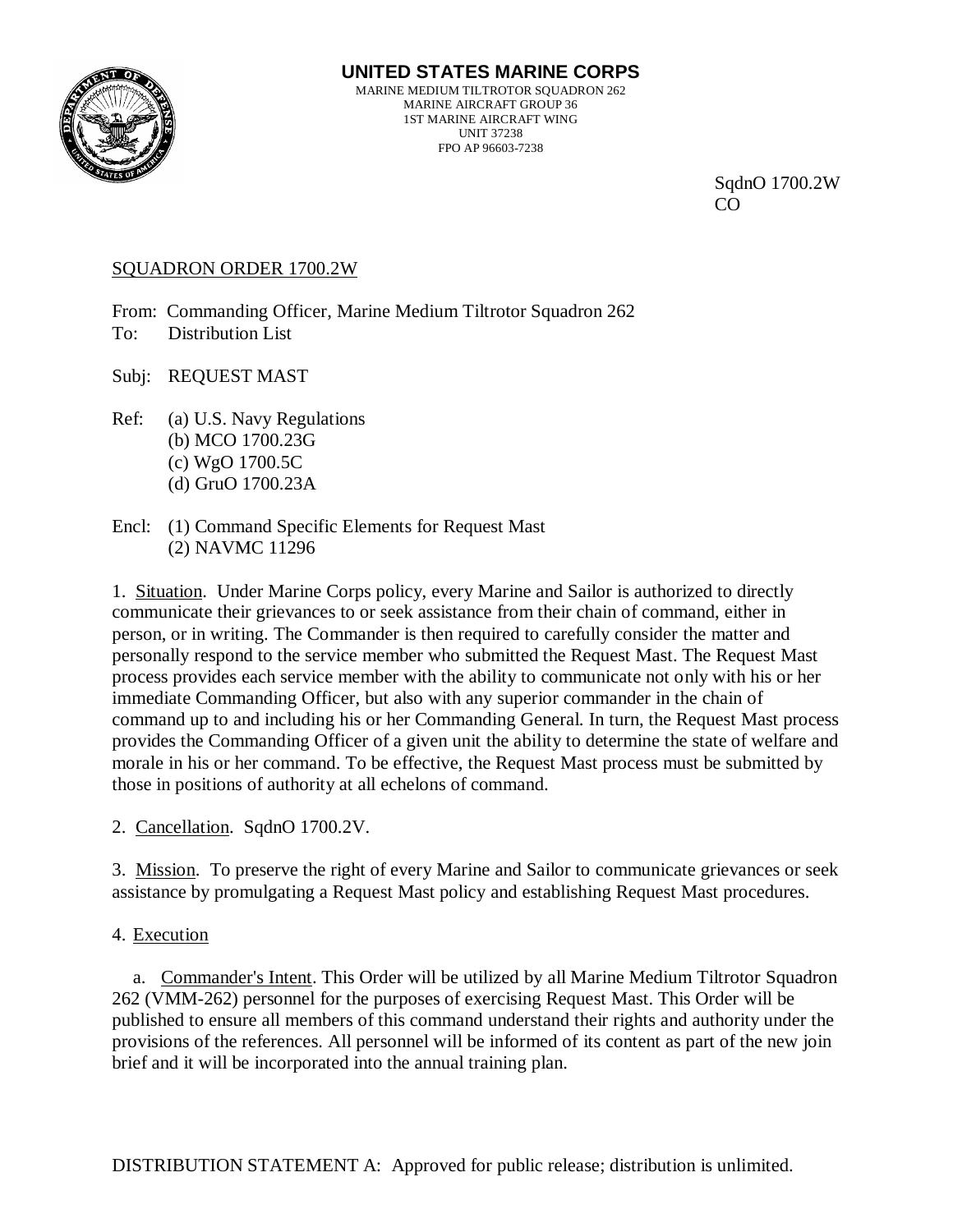b. Concept of Operations. Request Mast applications will be submitted in writing utilizing NAVMC form 11296 via tile chain of command to the Commander with whom the Request Mast is desired.

### c. Coordinating Instructions

(1) Request Mast is the principle means for a Marine or Sailor to formally communicate a grievance to, or seek assistance from, his or her immediate Commanding Officer.

(2) An individual applying for Request Mast may do so in good faith without fear of reprisal or prejudice to his or her interests.

(3) Request Mast should not be used for the purpose of harassment, avoiding duty, or intentionally interfering with a Commanding Officer's ability to carry out the functions and mission of his or her command.

(4) A Commander may deny a Request Mast application if there is another specific avenue of redress available. The Commander shall carefully examine each Request Mast to determine if other peripheral issues should be addressed. As such, it is recommended that the Commander make every effort to personally hear the individual's complaint or grievance before denying a given request. In denying a Request Mast, the Commander must explain to the individual why the application was denied, and if appropriate, what procedures must be taken to resolve the issue favorably. The authority to deny a Request Mast includes the authority to refuse to further process the application. However, when a Commander denies a Request Mast application through this authority, he or she shall, within a reasonable time, forward a report of such action and the basis for the rejection to the immediate Commanding General in the chain of command. The following are some examples to which other avenues of redress apply:

(a) The Uniform Code of Military Justice (UCMJ) provides for the protection of the rights of a service member at every stage of the disciplinary action process, from the initial investigation, to the final review or appeal. Therefore, a Commander may deny a Request Mast application that has as its subject any disciplinary action, whether contemplated, pending in progress, or final. The Request Mast process is not to be used as a means to attack the proceedings, punishment, findings, or sentence, resulting from disciplinary actions taken under the UCMJ.

(b) A Commander may deny a Request Mast application if the subject is related to an ongoing Article 138 investigation. In such cases, the Staff Judge Advocate must be consulted before action is taken regarding the Request Mast application.

(c) A Commander may deny a Request Mast application stemming from involuntary administration separations proceedings, whether contemplated, pending, in progress, or final.

(5) If practical, the immediate chain of command should be afforded an opportunity to resolve the issue which the service member wishes to address to the Commanding Officer.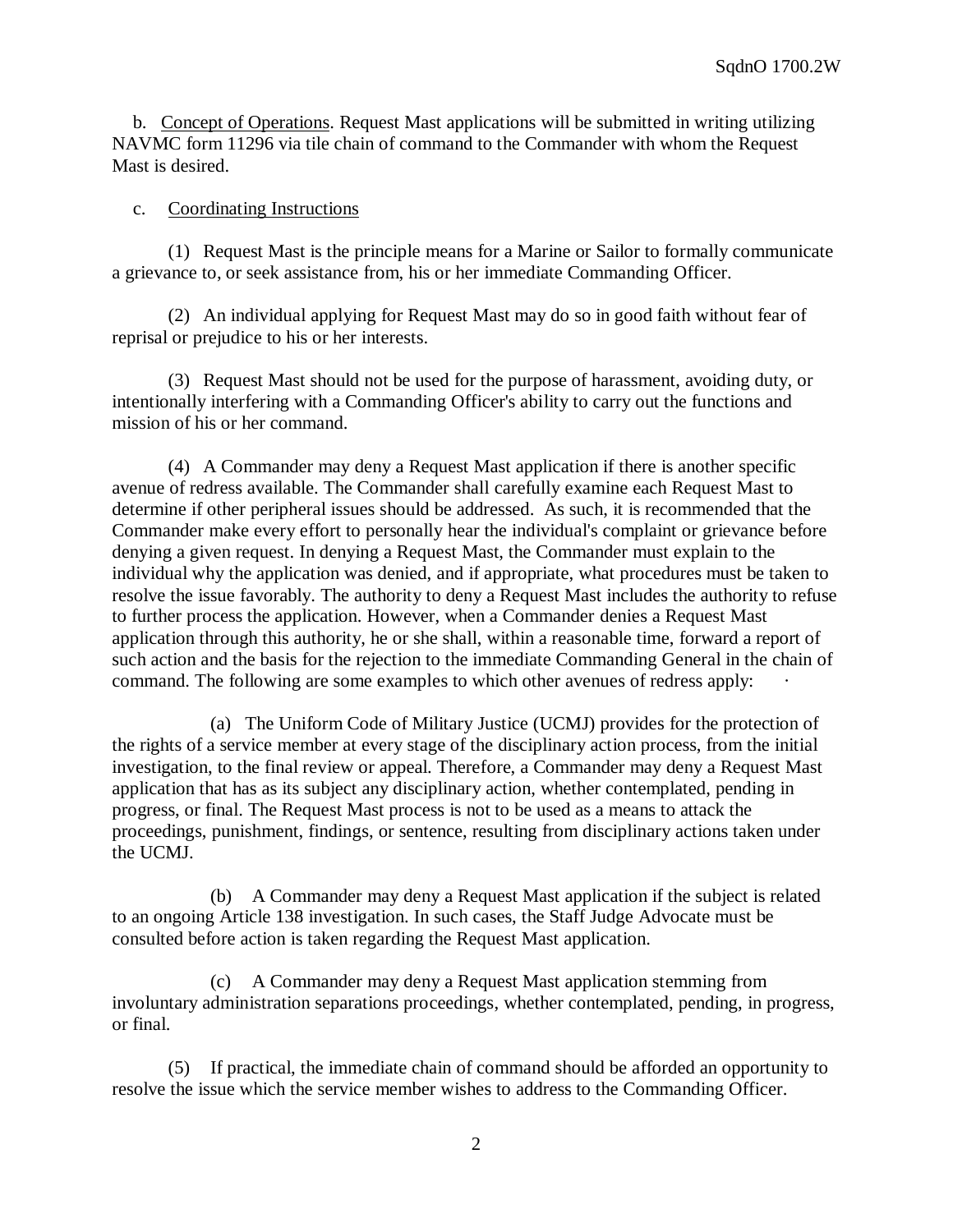(6) An individual is not required to disclose the nature or subject of his or her Request Mast application to anyone in the chain of command except the Commander with whom he or she is requesting Mast.

(7) Request Mast is the preferred method for an individual to submit an Equal Opportunity formal complaint of discrimination.

(8) Any interference with an individual's right to Request Mast, or any attempt of reprisal against an individual who has Requested Mast is prohibited. No person may prevent or attempt to prevent a service member from initiating, writing, or forwarding, a Request Mast application to their chain of command. Any violation of this Order in attempt to interfere with an individual's right to Request Mast will result in administrative or judicial action under Article 92, UCMJ.

(9) Enclosure (2), NAVMC 11296, is the Request Mast application.

(10) Individual's Responsibilities

(a) The individual is required to complete blocks one through nine of NAVMC 11296 and include a detailed statement as to the nature of the problem. The application may be typed or handwritten. For enlisted personnel, assistance is available through the Squadron Sergeant Major. For officers, assistance in completing the application is available through the Squadron Executive Officer. The application must include a statement by the individual summarizing actions taken by each Commander in the chain of command with whom the individual has communicated his or her grievance.

(b) The Commander in the chain of command with whom the applicant wishes to discuss a Request Mast application must specifically be annotated on the application.

(c) The individual is also required to attach a list of witnesses (if any) with a summary of the expected testimony and all supporting documents to the application. He or she should then submit the entire application to the first person in his or her chain of command.

(d) The individual applicant must make a handwritten statement on the application indicating that he or she has had the opportunity to communicate directly with the Commander and was informed of actions to be taken to resolve his or her Request Mast issue.

(e) In the event that a Request Mast application addressed to a higher Commander is resolved at a lower level, the individual must make a handwritten statement on the Request Mast application indicating that he or she is satisfied with the actions taken at the lower level, and has chosen to voluntarily withdraw the Request Mast. The statement will be signed by the individual and a witness.

(f) If the service member does not reveal the subject of the Request Mast to the Commanding Officer, the reason must be explained. This statement must be delivered with the application for Request Mast application.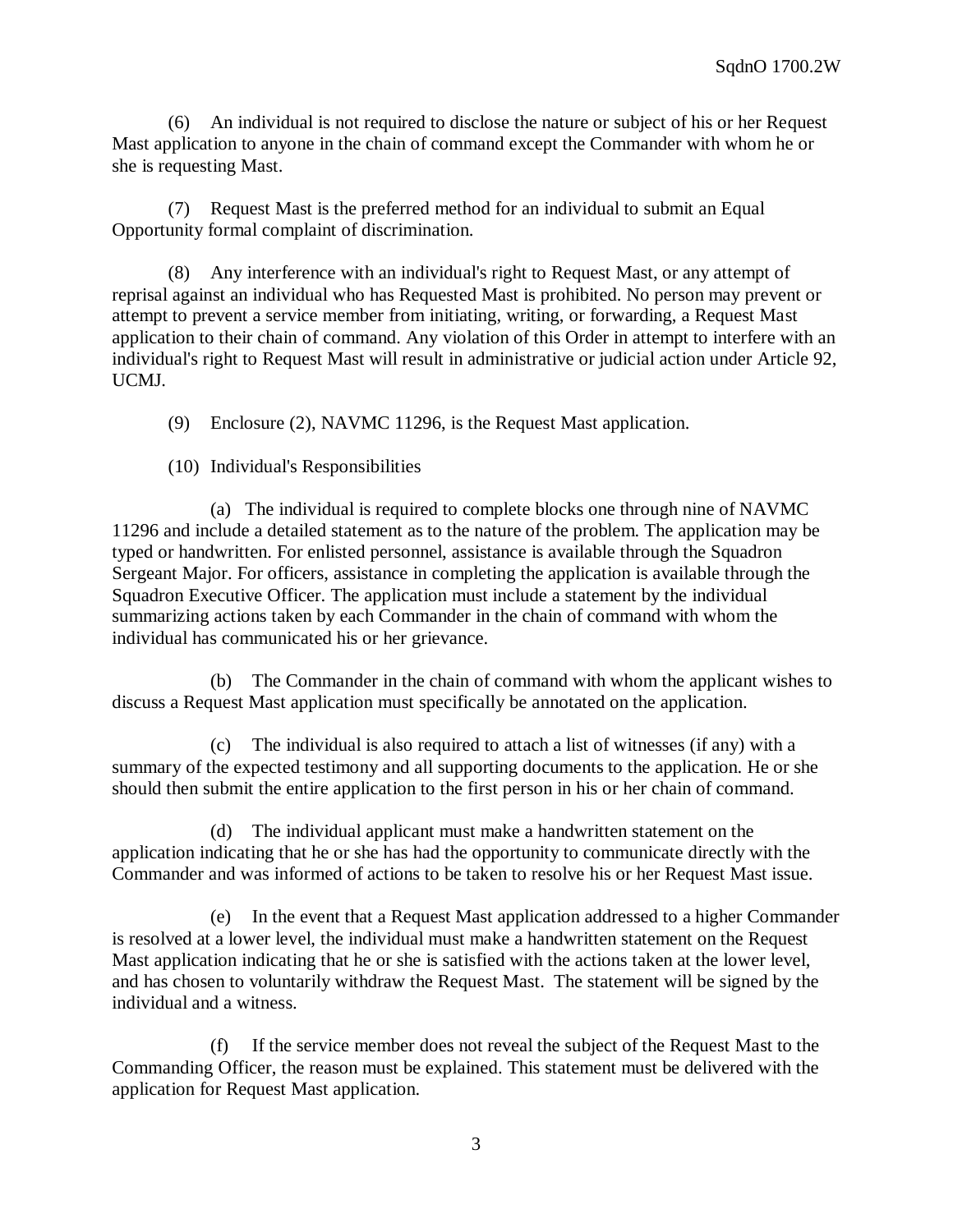(11) Officers-In-Charge and Staff Noncommissioned Officers' Responsibilities

(a) Ensure that all personnel are familiar with this directive and the associated command specific elements contained in enclosure (1).

(b) Facilitate the scheduling of meetings between Marines and Sailors and the Commander in order to execute their right to Request Mast.

## 5. Administration and Logistics

a. XO/Adjutant/SgtMaj shall:

(1) Provide administrative assistance as delineated in the enclosure.

(2) Ensure that this directive is posted on all Troop Information Boards and readily available to all personnel.

(3) Facilitate the process of Request Mast applications addressed to the commanding general for consideration.

#### b. OIC's/SNCOIC's shall:

(1) Ensure that all personnel are familiar with this directive and the associated command specific elements.

(2) Facilitate getting Marines in front of the commander in order to execute their right of Request Mast.

#### 6. Command and Signal

a. Command. This Order is applicable to all uniformed members of this unit/command.

b. Signal. This Order is effective the date signed.

DO.TRONG.M .1260737208 Digitally signed by DO.TRONG.M.1260737208 Date: 2021.12.29 10:20:31 +09'00'

T. M. DO

## DISTRIBUTION: A